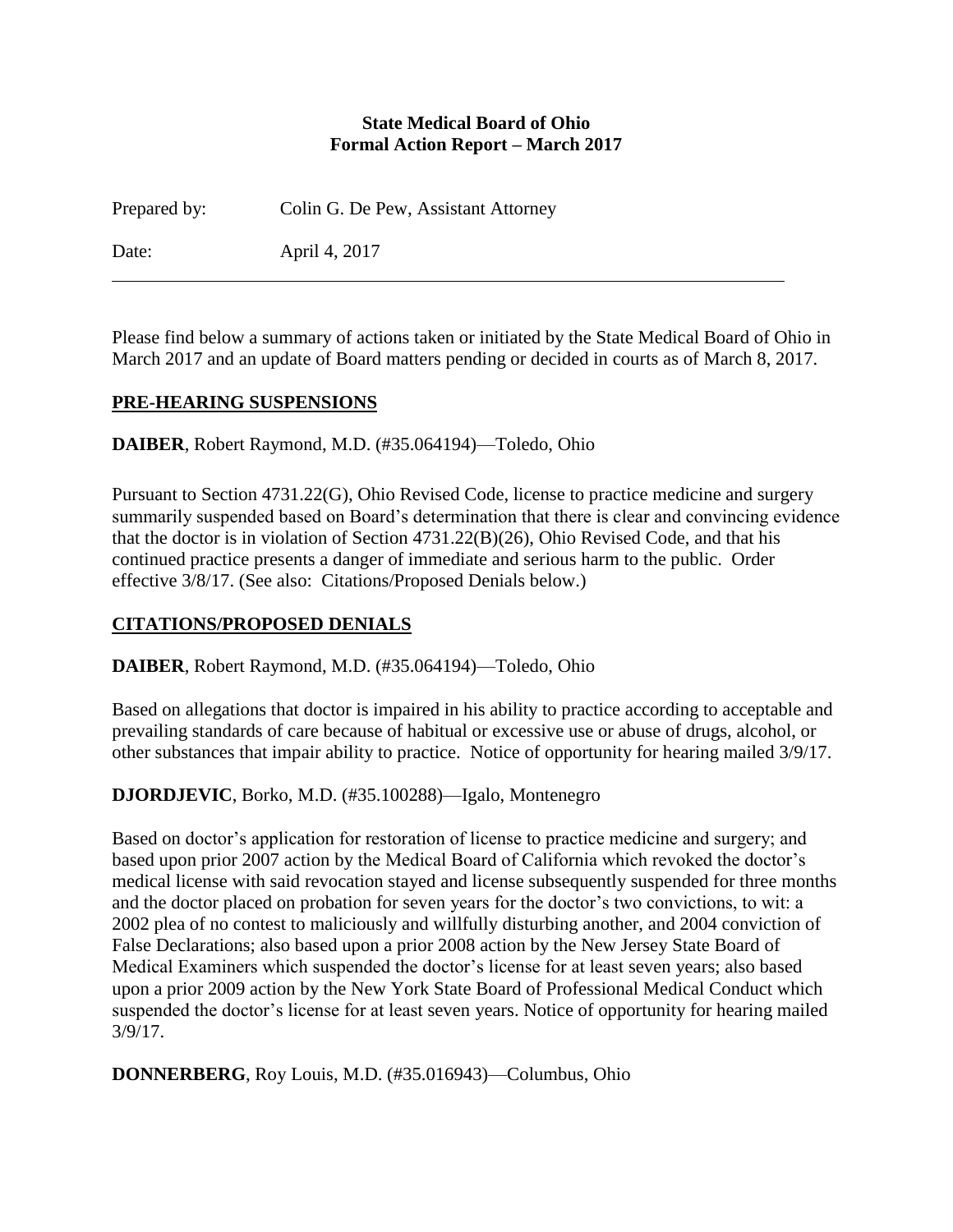Based on allegations with respect to two patients that the doctor utilized a controlled substance for himself and that the doctor prescribed a controlled substance to a family member, as well as an additional patient, and that the doctor failed to comply with standards and procedures for review of the Ohio Automated RX Reporting System; and that the doctor failed to maintain minimal standards applicable to the selection or administration of drugs, or failed to employ acceptable scientific methods in the selection of drugs or other modalities for treatment of disease; that the doctor's acts conduct or omissions allegedly constitute a departure from or the failure to conform to minimal standards of care of similar practitioners under the same or similar circumstances. Notice of opportunity for hearing mailed 3/9/17.

**HISSONG**, Mitchum Allen, M.T. (#33.016542)—Caledonia, Ohio

Based on allegations that the massage therapist violated the terms and conditions of the October 2016 Superseding Step I Consent Agreement by failing to submit quarterly declarations, failing to make personal appearances before the Board or its designated representative, failure to submit to random urine screenings, and failure to submit acceptable documentary evidence of participation in an alcohol and drug rehabilitation program. Notice of Opportunity for Hearing mailed 3/9/17.

**KALIS**, Perry Michael, M.D. (#35.038121)—South Zanesville, Ohio

Based on allegations that the doctor, with respect to the care of ten patients, the doctor's acts, conduct and/or omissions constitute a violation of the Board's rule with respect to the Standards and Procedures for Review of Ohio Automated RX Reporting System. Notice of opportunity for hearing mailed 3/9/17.

**MOORE**, Stephen Lee, D.O. (#34.004442) —Avon Lake, Ohio

Based on a prior action by the Kentucky Board of Medicine which suspended and subsequently reinstated the doctor's license to practice osteopathic medicine via an Agreed Order that established limitations and conditions on the doctor's ability to practice, because of the doctor's consumption of mood-altering substances and alcohol that impaired the doctor's ability to practice according to acceptable and prevailing standards of care because of habitual or excessive use of drugs, alcohol or other substances that impair ability to practice. Notice of opportunity for hearing mailed 3/9/17.

**MORIN**, Douglas John, M.D. (#35.126761) —Omaha, Nebraska

Based on a prior action by the Nebraska Department of Health and Human Services Public Health Division which issued an Order for Temporary Suspension of the doctor's license based on allegations that the doctor's treatment of three patients constituted negligent and unprofessional conduct and that the doctor's continued practice of medicine would constitute an immediate danger to public health in safety. Notice of opportunity for hearing mailed 3/9/17.

**NAYAK**, Atma Prakash, M.D. applicant—Brighton, Massachusetts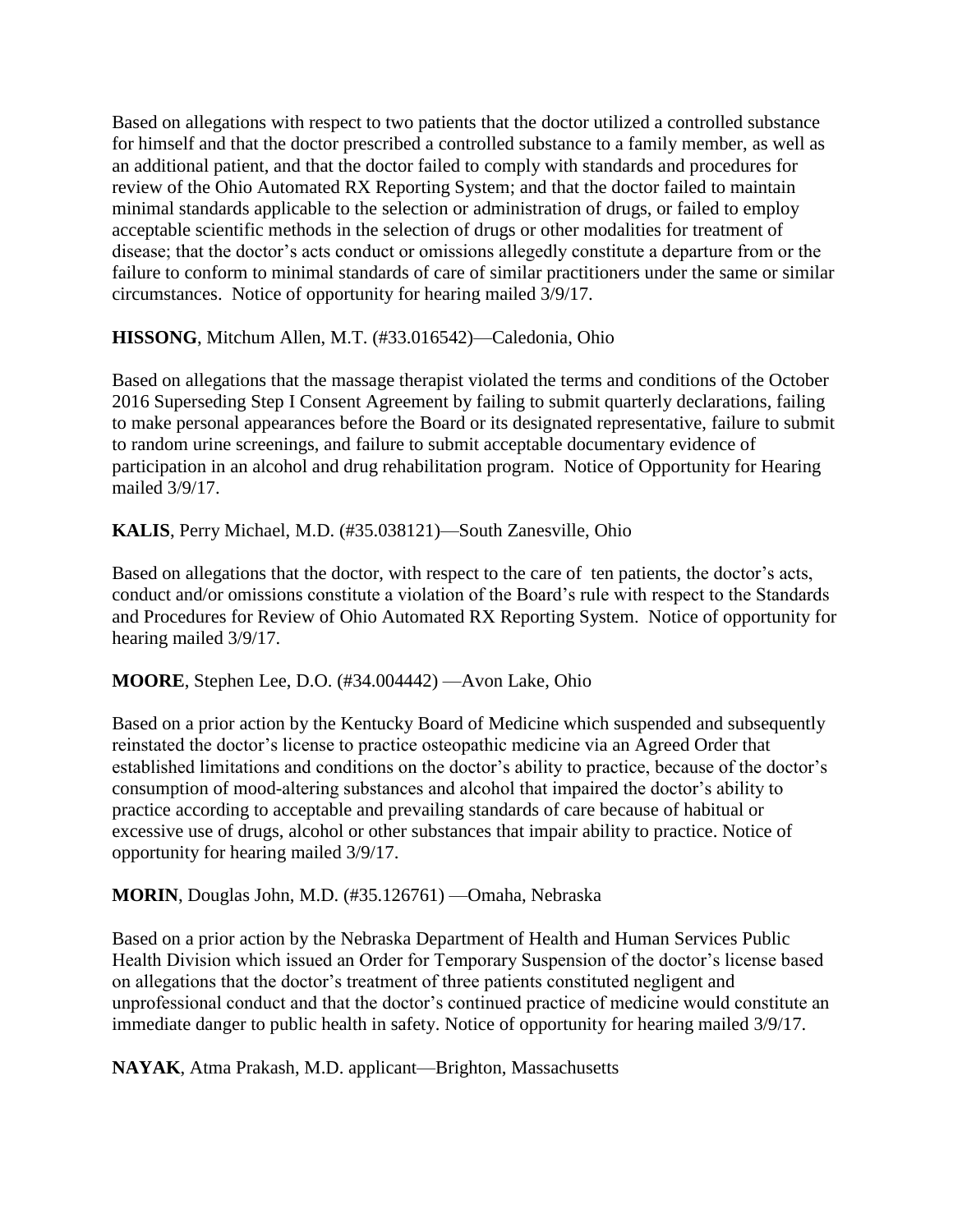Based on the applicant's failure to furnish evidence satisfactory to the board of good moral character; the making of false, fraudulent, deceptive or misleading statements; and the applicant's obtainment of money or anything of value by fraudulent misrepresentations in the course of practice, when the applicant was terminated from the Wright Center Family Medicine Residency Program at the Wright Center for Graduate Medical Education because of the applicant's falsification of procedures and forging of a physician's signature. Notice of opportunity for hearing mailed 3/9/17.

**QUATTRO**, Laurie Anne, P.A. (#50.002214)—Struthers, Ohio

Based on the physician assistant's expired certification from the National Commission on Certification of Physician Assistants. Notice of opportunity for hearing mailed 3/9/17.

**TRUONG**, Thong Gia, M.D. (#35.080774) —Youngstown, Ohio

Based on allegations that in the care of ten specified patients, the doctor failed to comply with standards and procedures for review of the Ohio Automated RX Reporting System; and that the doctor's acts, conduct and/or omissions constitute a violation of the Board's rule with respect to the Standards and Procedures for Review of OARRS. Notice of opportunity for hearing mailed 3/9/17.

# **FINAL ORDERS**

**DERAKHSHAN**, Iraj, M.D. (#35.037499) —Charleston, West Virginia

Medical license permanently revoked. Based on the doctor's failure to maintain proper medical records with respect to ten patients, his improper discharge of one patient, and for giving two patients contradictory verbal and written instructions regarding dose of Oxycodone; and on a plea of guilty to a felony charge of 21 U.S.C 843(A)(4)(A), that he knowingly and intentionally failed to report and record material information regarding the dispensed Fentanyl; and the West Virginia based on this permanently revoked his license. Order effective 3/9/17. (Review and Journal Entry-No Hearing Requested).

# **VANWYE SIMPSON**, Barbara, M.T. (#33.011261)—Cincinnati, Ohio

License to practice massage therapy revoked. Based on the massage therapist's sexual misconduct with one patient on at least six different occasions; and that her acts and conduct departed from or failed to conform to, minimal standards of care of similar practitioners under the same or similar circumstances, whether or not actual injury to a patient is established. Order effective 3/9/17. (Review and Journal Entry-No Hearing Requested).

# **VOLUNTARY PERMANENT SURRENDERS/ RETIREMENTS/WITHDRAWALS**

**LANEY**, Lee C., M.D. (#35.048805)—Geneva, Ohio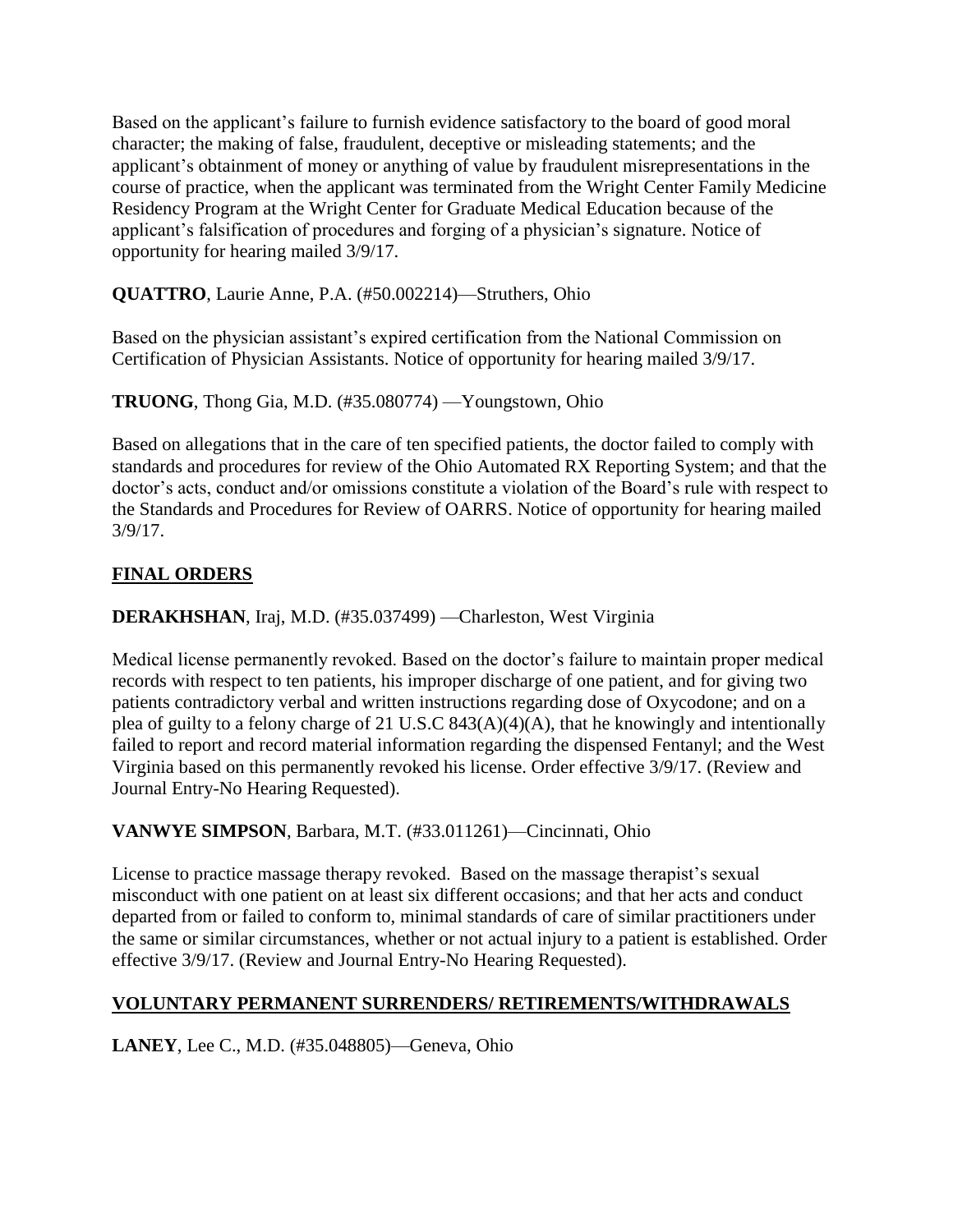Permanent revocation of certificate to practice medicine and surgery authorized by physician in lieu of further formal disciplinary proceedings pursuant to Sections 4731.22(B)(20), Ohio Revised Code. Agreement effective 3/8/17.

**SONG**, Won Geel, M.D. (#35.040064) — Dublin, Ohio

Permanent retirement of license to practice medicine and surgery authorized by doctor in lieu of further formal disciplinary proceedings pursuant to Section 4731.22(B)(20), Ohio Revised Code. Agreement effective 3/8/17.

### **CONSENT AGREEMENTS**

**BANGERT**, Michael Theodore, M.D. (#35.123521) —Troy, Ohio

Medical license reinstated subject to probationary terms, conditions and limitations for at least five years. Based on doctor having completed all requirements for reinstatement of license pursuant to the terms of the September 2016 consent agreement. Agreement effective 3/8/17.

**GINEMAN**, Danica Marie, M.T. (#33.019940)—Toledo, Ohio

License to practice massage therapy restored and suspended for one hundred eighty days subject to a fine of \$500.00, interim monitoring and probationary monitoring terms for at least two years. Based on the massage therapist's admission that she practiced massage therapy for more than two years after her license expired, which constitutes a felony. Agreement effective 3/8/17.

**WINKLER**, Aubrey Dawn, P.A. (#50.004611RX) —Cleveland, Ohio

Certificate to practice as a physician assistant suspended for an indefinite period of time but not less than one year, subject to a \$10,000.00 fine, interim monitoring conditions and conditions for reinstatement including requirement that the physician assistant enter into a subsequent consent agreement incorporating probationary terms, conditions and limitations as determined by the Board. Based on the physician assistant's admission that she departed from the minimal standards of care of similar physician assistants under the same or similar circumstances with respect to the care of one patient when she initiated inappropriate sexual interactions with the patient despite the concurrent physician assistant-patient relationship. Agreement effective 3/8/17.

### **PROBATIONARY REQUESTS AND MODIFICATIONS**

**BASEDOW**, William, DO (#34.005686) —Ironton, Ohio

Doctor's request for approval of modified practice plan and approval of monitoring physician granted by vote of the Board on 3/8/17. Frequency and number of charts to be reviewed by monitor established.

**COOK,** Robert Michael, MD (#35.059715)—Centerville, Ohio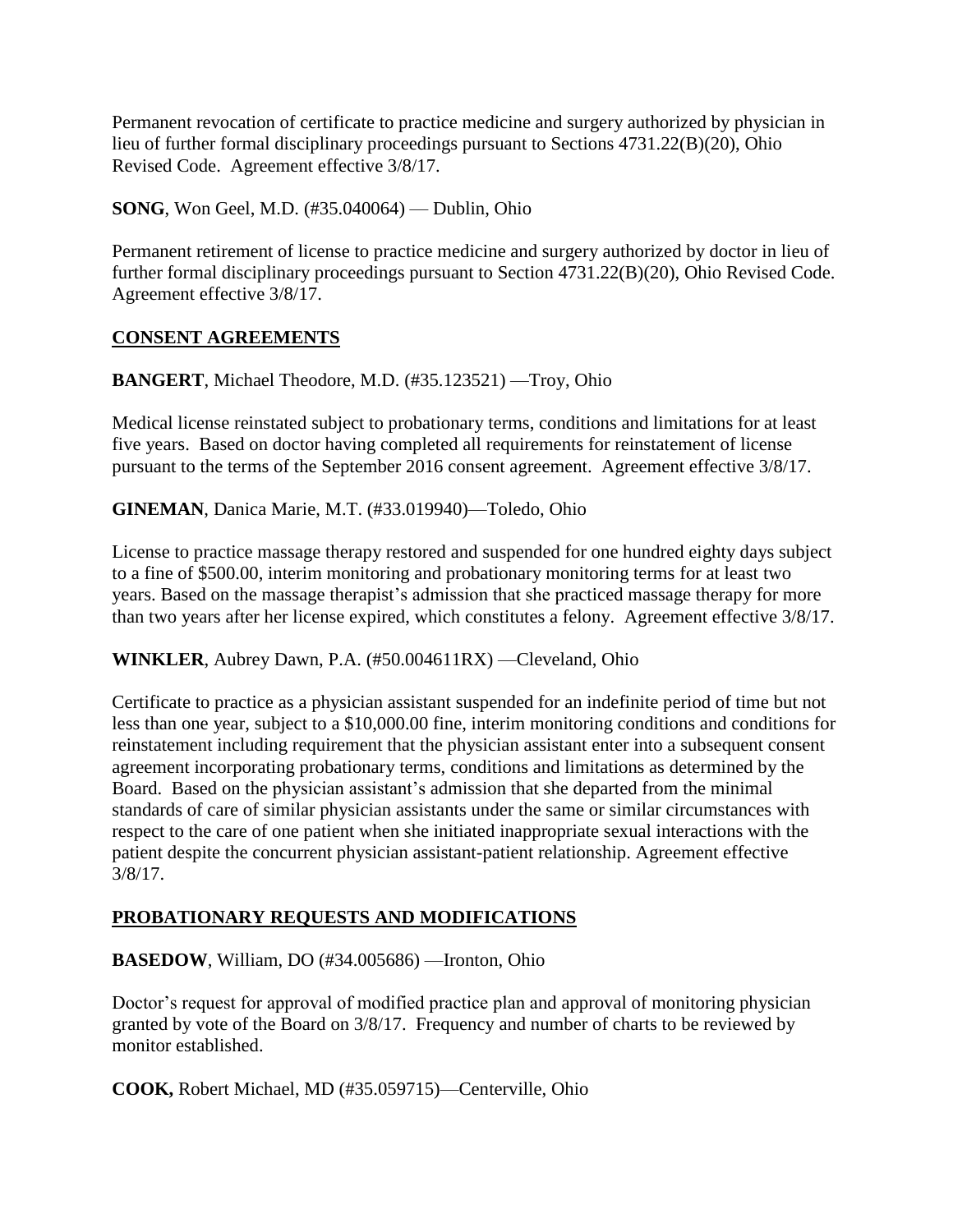Doctor's request for approval of ethics and professionalism course granted by vote of the Board on 3/8/17.

**CORNELL**, Clinton James, PA (#50.003493)—Loveland, Ohio

Physician assistant's request for approval of professionalism courses granted by vote of the Board on 3/8/17.

**FINLEY**, Robert Kent, III, MD (#35.064293) —Huntington, West Virginia

Doctor's request for approval to be released from the terms of the 3/14/12 Consent Agreement granted by vote of the Board on 3/8/17.

**LUTZ,** James Thomas, MD (#35.057139)—Cincinnati, Ohio

Doctor's request for approval of new monitoring physician and reduction in frequency and number of chart reviews from ten per week to five per week granted by vote of the Board on 3/8/17.

**MACATOL**, Michael Christopher, MD (#35.095993)—Columbus, Ohio

Doctor's request for reduction in appearances from every three months to every six months granted by vote of the Board on 3/8/17.

**MANDEL,** David Ralph, MD (#35.042685)—Solon, Ohio

Doctor's request for reduction in appearances from every six months to once annually granted by vote of the Board on 3/8/17.

**PESA**, Nicholas Lawrence, MD (#35.095374) —Chagrin Falls, Ohio

Doctor's request for reduction in appearances from every three months to every six months granted by vote of the Board on 3/8/17.

**PORTER**, Donna, MT (#33.007572)—Wadsworth, Ohio

Doctor's request for approval of online ethics courses granted by vote of the Board on 3/8/17.

**SINGH**, Giridhar, MD (#35.072989)—Dublin, Ohio

Doctor's request for approval of ethics and professionalism course granted by vote of the Board on 3/8/17.

**URADU**, Onyinyechi Rose, MD (#35.088677) —Russell, Kentucky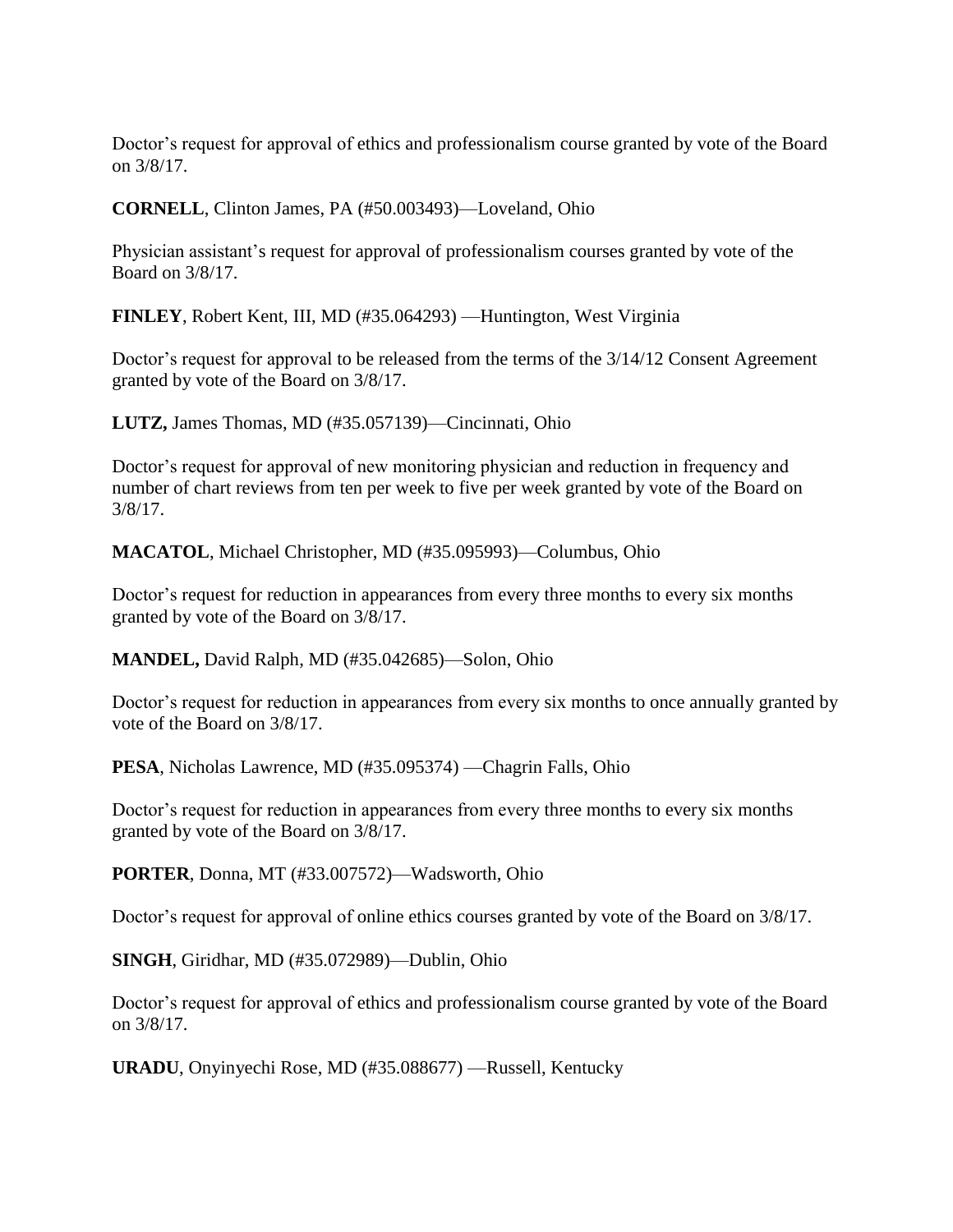Doctor's request for approval of online courses regarding opioid, pain, and addiction granted by vote of the Board on 3/8/17.

**WELSH,** Frank, MD (#35.040107)—Cincinnati, Ohio

Doctor's request for approval of ethics and professionalism course granted by vote of the Board on 3/8/17.

**ZIELINSKI,** Mary A., MT (#33.006948)—Cincinnati, Ohio

Massage therapist's request for approval of online ethics and professionalism courses granted by vote of the Board on 3/8/17.

## **PROBATION TERMINATED**

**BEEKMAN**, Stanley, DPM, MT (#36.001802) (#33.005367)—Cleveland, Ohio

Massage therapist's request for release from the terms of the 1/8/14 Board Order granted by vote of the Board on 3/8/17. Effective 3/9/17.

**ROSENSTEIN**, Robert James, DPM (#36.001919) —Highland Heights, Ohio

Doctor's request for release from the terms of the 3/12/14 Consent Agreement granted by vote of the Board on 3/8/17. Effective 3/12/17.

## **NON-DISCIPLINARY ACTIONS**

**BOLGER**, Paul Matthew, M.D. (#35.125336) —Davenport, IA

Voluntary permanent retirement of certificate to practice medicine and surgery authorized by the doctor in lieu of continued compliance with the terms of the February 2007 Consent Agreement. Agreement effective 3/8/17.

## **COURT ACTIONS**

**PARROTT,** Cassandra, DO (#58.005272) — Cleveland Heights, Ohio

By Entry of the Supreme Court of Ohio dated 2/22/17, the court declines to accept jurisdiction of the appeal pursuant to S.Ct.Prac.R. 7.08(B)(4).

**SINGH,** Giridhar, MD (# 35. 072989)— Dublin, Ohio

By Order of the Franklin County Court of Common Pleas dated 2/22/17, doctor's motion for stay of the 1/11/17 Board Order granted.

**STEGAWSKI,** Christopher (# 35.044751) — Newport, Kentucky